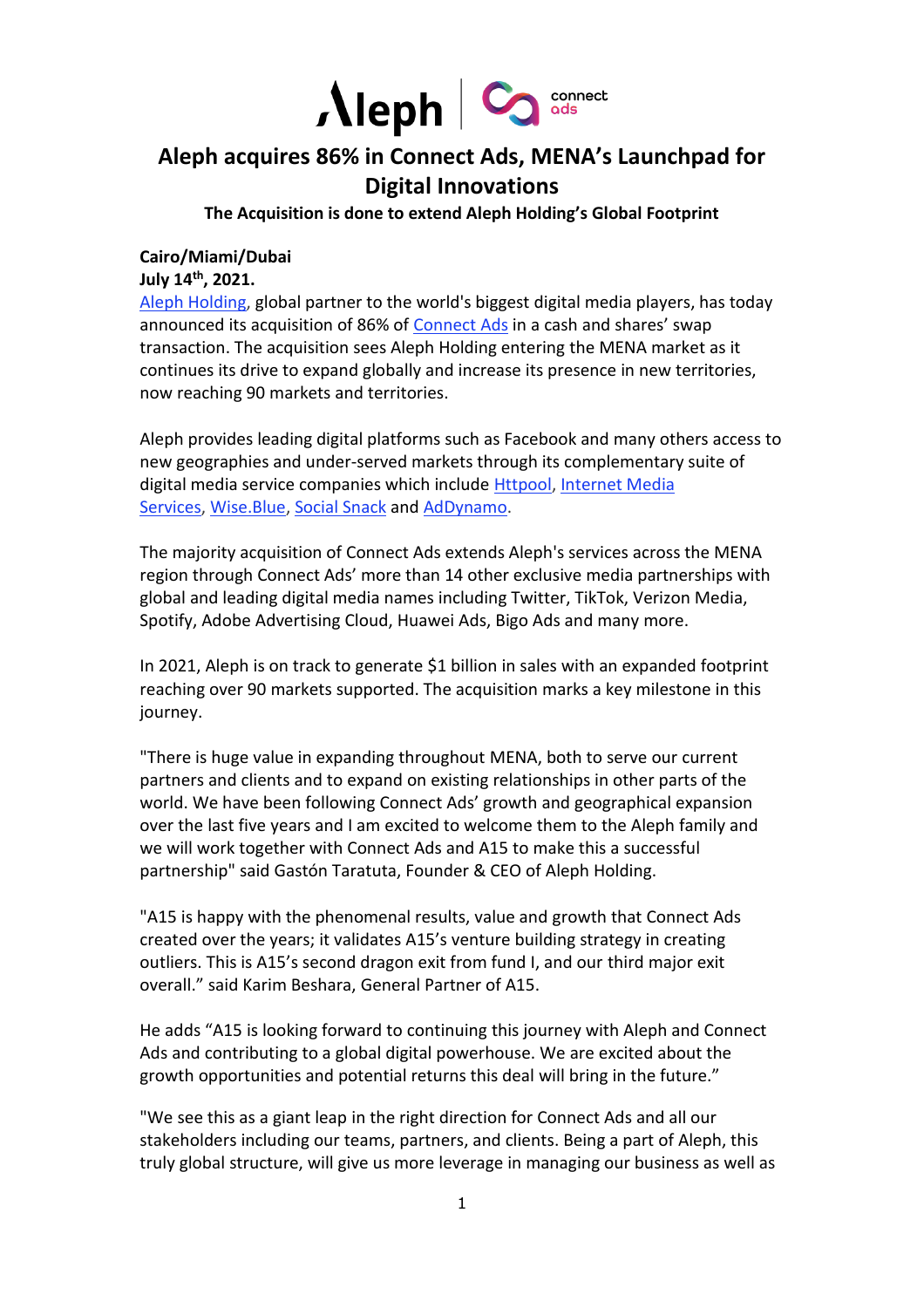

global exposure and potential that goes far beyond MENA and EMEA. The numerous synergies and shared vision make this a very exciting time for us. The enhanced accessibility that this entails will enable us to grow faster and bigger than ever before" said Mohamed El Mehairy, CEO of Connect Ads.

## **About Aleph Holding**

Aleph is the largest global digital media partner. In over 90 markets worldwide, we are trusted to connect the biggest players in digital media with the advertisers that rely on them.

Aleph helps advertisers maximize the value of their investment through a complete service ecosystem - comprising innovative proprietary technology, digital expertise and deeply embedded local market knowledge. Our teams help brands to master the leading digital platforms, bringing them closer to their customers. These services are delivered through our portfolio of digital media service brands: IMS; Httpool; WISE.BLUE; Social Snack; and AdDynamo.

At the same time, we act as an extension to the leading players in digital, giving them access to new and under-served markets. Our global infrastructure and scale mean that we can build any market into a new success story.

As a trusted partner to the whole of the digital community, we believe that growth generates growth. That is why we unlock the last mile in digital media. For more information please visit: www.alephholding.com

### **About A15**

A15 is an entrepreneurial company that creates and invests in digital products and technology brands; aspires to empower the human race to overcome its limits and expand its capabilities.

It has over 24 portfolio companies operating in 20 markets and more than 1,000 employees.

Part of its portfolio, there are 9 leading growth companies in the region including Connect Ads, the number 1 digital media house in the Middle East. There are also 15 innovative ventures such as PayMob, the rising Fintech Start-up for payments acceptance.

A15 is the first investor in the Middle East and Africa who created a Dragon exit from one of its investments which is TPay's exit in 2018. The MENA's First Dragon exit is the second major exit for A15 in three years after the sale of Otlob -now Talabat- in 2015.

As a leading tech investor, A15 is focusing on both venture capital and venture building of tech and tech-enabled companies in verticals like Fintech, E-Commerce, SaaS and Adtech.

To Learn more visit: [www.A15.com](http://www.a15.com/)